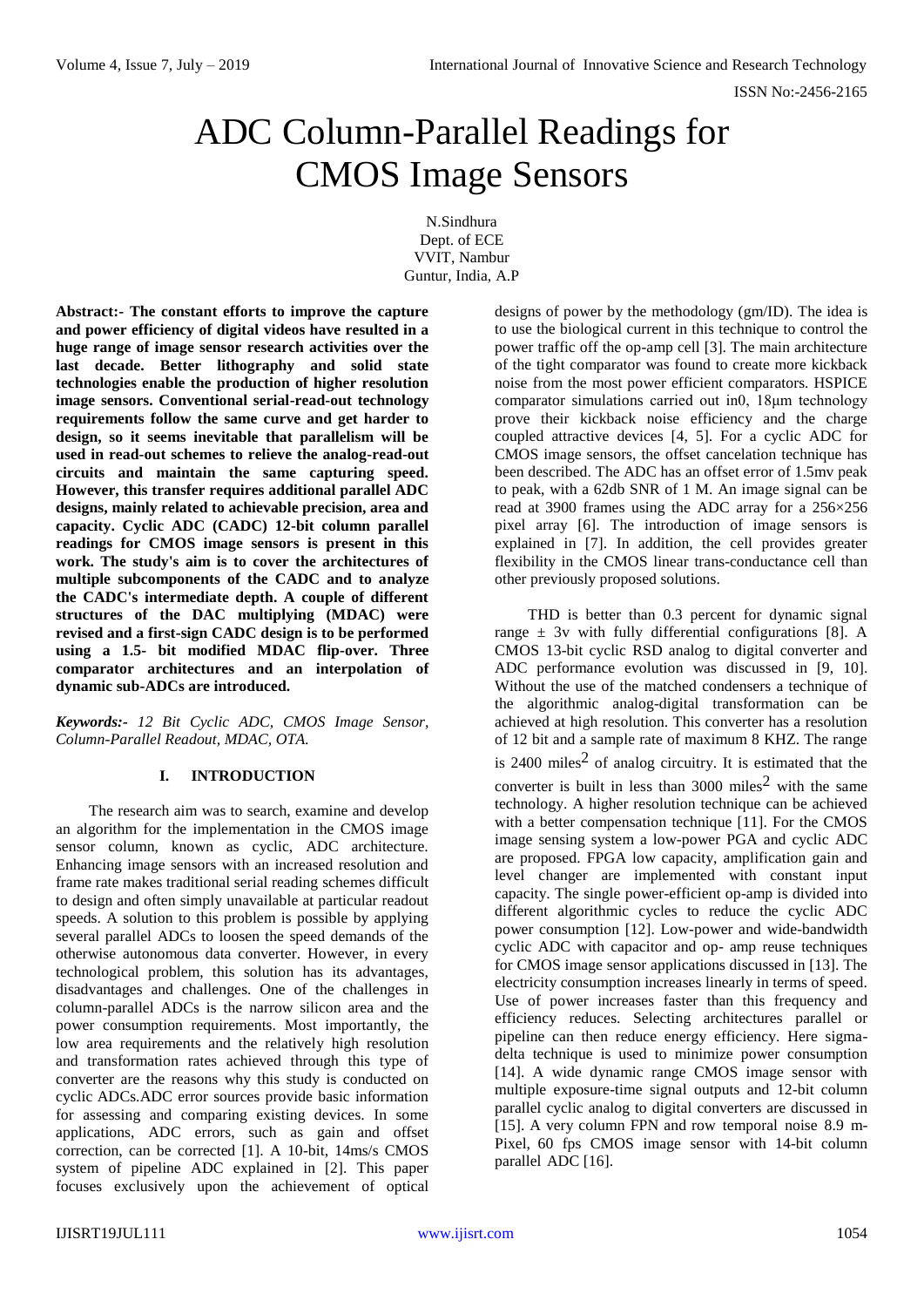## ISSN No:-2456-2165

A ratio-independent algorithmic analog-digital converter combining current mode and dynamic techniques explained in [17].

## **II. ALGORITHMIC (CYCLIC) ADC**

The cyclical ADC algorithm may also be called ADC pipeline evolution. It reuses one phase in principle to complete all sub-conversions. The main ADC diagram is

shown in Fig 1. The message is sampled and stored for the MSB evaluation (on and on) first after the signal is flowed. The sampled initial voltage value is evaluated by the Sub-ADC, usually a 1.5-bit ADC flash compared with two thresholds. The Sub-ADC decision has been strobe by the RSD in a binary logic, which is fed further into the Sub-DAC by removing the DAC output from the fed-in voltage and solves the residual (unresolved) voltage by the sub-DAC.



Fig 1:- A Functional Block Diagram of a RSD Cyclic ADC

For further LSB resolutions the rest has been amplified and returned. These cycles are repeated till the necessary resolution is reached. Fig 2 shows the MDAC's main schematic, which is designed around a transduction amplifier.

For applications with a small capacitance load, an OTA is a common choice because the MDAC stands behind the simplexes of an OTA circuit.



Fig 2:- Principal Schematic Diagram of the MDAC

We can examine the different sub-phases and conduct a charging redistribution analysis in order to assess the functionality of the MDAC. The four main MDAC operating modes are shown in Fig 3. Fig 3(a) before the signals are sampled; all the condensers are reset for short periods in order not to have a residual charge from prior conversions and to ensure that all conditions are equal for each CDS step. After this phase, Fig 3(b) the signal

sampling may start. This means the load in the condenser is:

$$
q_{1a}(t) = (Vin - Vcom + Vos)C1a \tag{1}
$$

$$
q_{1b}(t) = (Vin - Vcom + Vos)C1b
$$
\n(2)

$$
q_2(t) = (Vin - Vcom + Vos)C_2
$$
\n(3)

During the next feedback phase, Fig 3(c), the sampled signal is amplified by two. Again, the accumulated offset will appear as a global ADC compensation for half the sample size, since condenser C2 saved offset in the previous phase and is connected during the feedback loop in the current phase, thus adding half the OTA offset. This is also possible because the amplifier is connected in the feedback loop and Fig 3(d) is the fourth phase of analog subtraction. We can write for the condenser charge during the feedback phase:

$$
q_{1a}(t) = (V_o - V_{com})C_{1a}
$$
\n<sup>(4)</sup>

$$
q_{2b}(t) = (V_o - V_{com})C_{1b}
$$
\n<sup>(5)</sup>

$$
q_2(t) = (V_o - V_{com})C_2
$$
\n(6)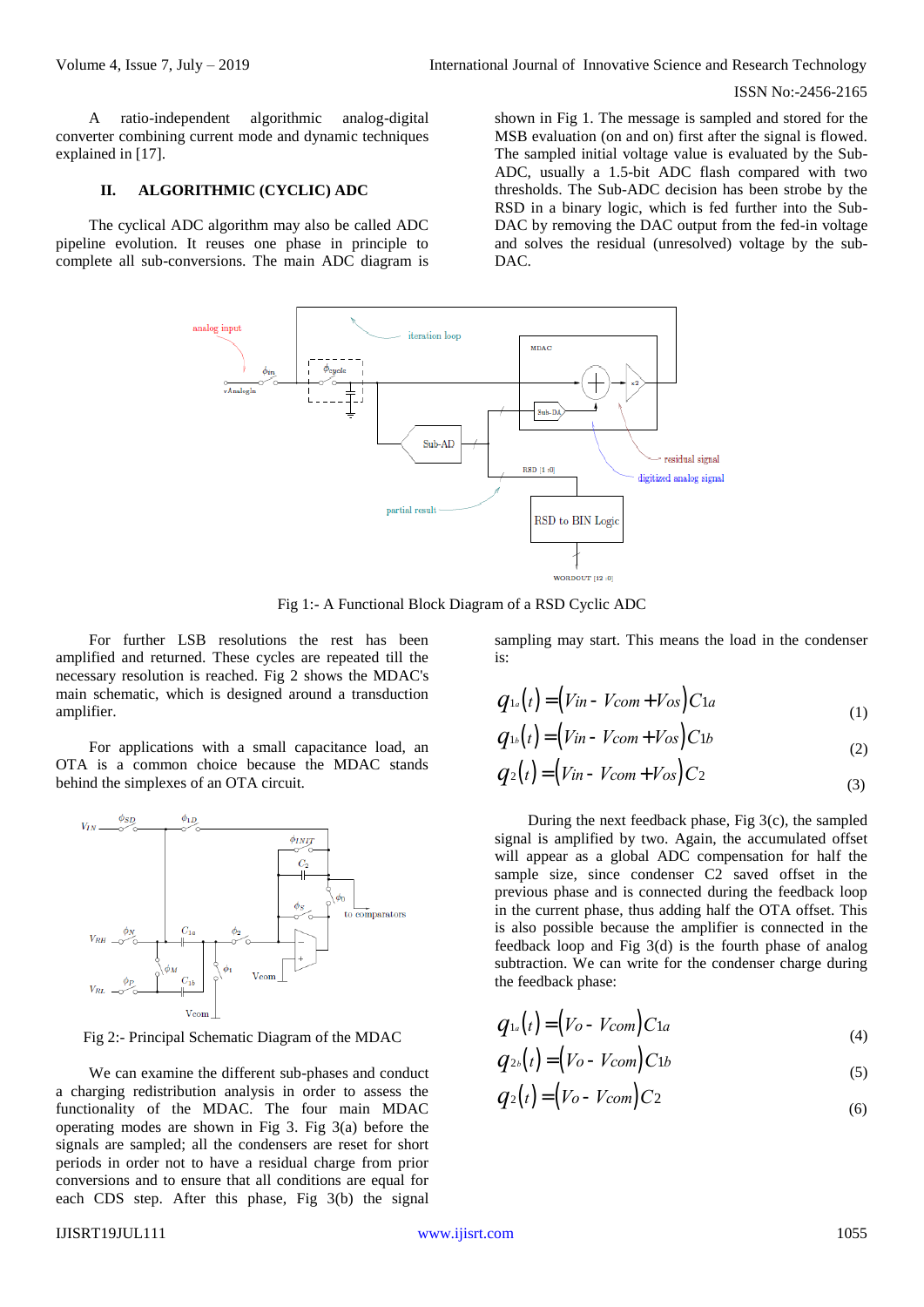

Fig 3:- Detailed MDAC Configuration for the Four Phases

#### *Sub-AD Comparators*

The family of locked comparators can usually be split into two static and dynamic subgroups. The big noise "kickback" generated from the switch to the input is another drawback to discrete latch-based comparators. There are some benefits and disadvantages to the static locked comparator over the use of the dynamic comparator. As a column-parallel ADC's low energy consumption is vital, the low efficiency of this architecture is less attractive.

Comparing certain dynamic implementations, the architecture offers slightly better kickback noise performance and the significant disadvantage of this architecture, as also described in [5] is the increased input kickback noise. The low efficiency and relatively low speed of the static applications are a major disadvantage. The solution to the power efficiency problem appears to be dynamic implementations.



Fig 4:- A Dynamic Comparator Implementation

Two gates of the inverter are used as regeneration latch to show the dynamic implementation of the comparator. Only leakage currents via M7 contribute to total power use at this stage and the M7 transistor can be switched off completely when V  $_{lat}$  is held down.M3, M5 and M4 are reset and the start-up conditions for both transistors M6, M8, M9, M10 and M11 are the same. When V lat is high, the M7 starts working, the M8, M9, M10 and

## ISSN No:-2456-2165

M11 reset transistors are turned off and recovery starts. Figure 6 may have a relaxed CI effect because the M8, M9, M10 and M11 reset transistors cancel the load on the inverters to a large degree. M10 and M11 would load the M4, while M8 and M9 would load the M5 and M6. This section is intended to provide an overview of the MDAC switch study and the final decision. An overview of the clock-boosted or boot-strapped techniques will begin a short debate on the basic theory of switches. The approach and motivation for the executed size was presented with the transmission-gate switch. The Bootstrapped switch technology offers the same applicable gate overdrive voltage conditions in alternative to the clock boosted switch, for any input.

The Bootstrapped switch technology offers the same applicable gate overdrive voltage conditions in alternative to the clock boosted switch, for any input signal magnitude. The pull- out voltage is always constant, ensuring greater linearity compared to the clock boosted switch. It aims also to eliminate the serious problems of overvoltage in the boosted clock technology. A bootstrapped switch is shown [2] in Fig 5. The C boot condenser provides the required voltage and is moved to the gate of the transistor switch with M10 and M7 source terminals. The boot is recharged to VDD, M1 and M2 during the switch off period and is the same as the above- mentioned technological clock multiplier. The C boot tracking condenser must be loaded on a multi-directional basis.



Fig 5:- A Bootstrapped Switch Implementation as Proposed By [2]

A study on the concept as a potential switch candidate was conducted and fundamental waveforms show the idea of the concepts based on the simulation are shown in Fig 6.It is easy to see that a good dynamic range of switches is provided by the bootstrapping technique, which follows both the input (source) and the output (drain). Load injected by the switch is also a disadvantage for all transistor switches. In informal, it is the same as the sample condensers used for the MDAC that are only used for clock and bootstrap multiplier. The above-mentioned disadvantages were the principal reason for the research and the focus on transmission gates as a possible solution.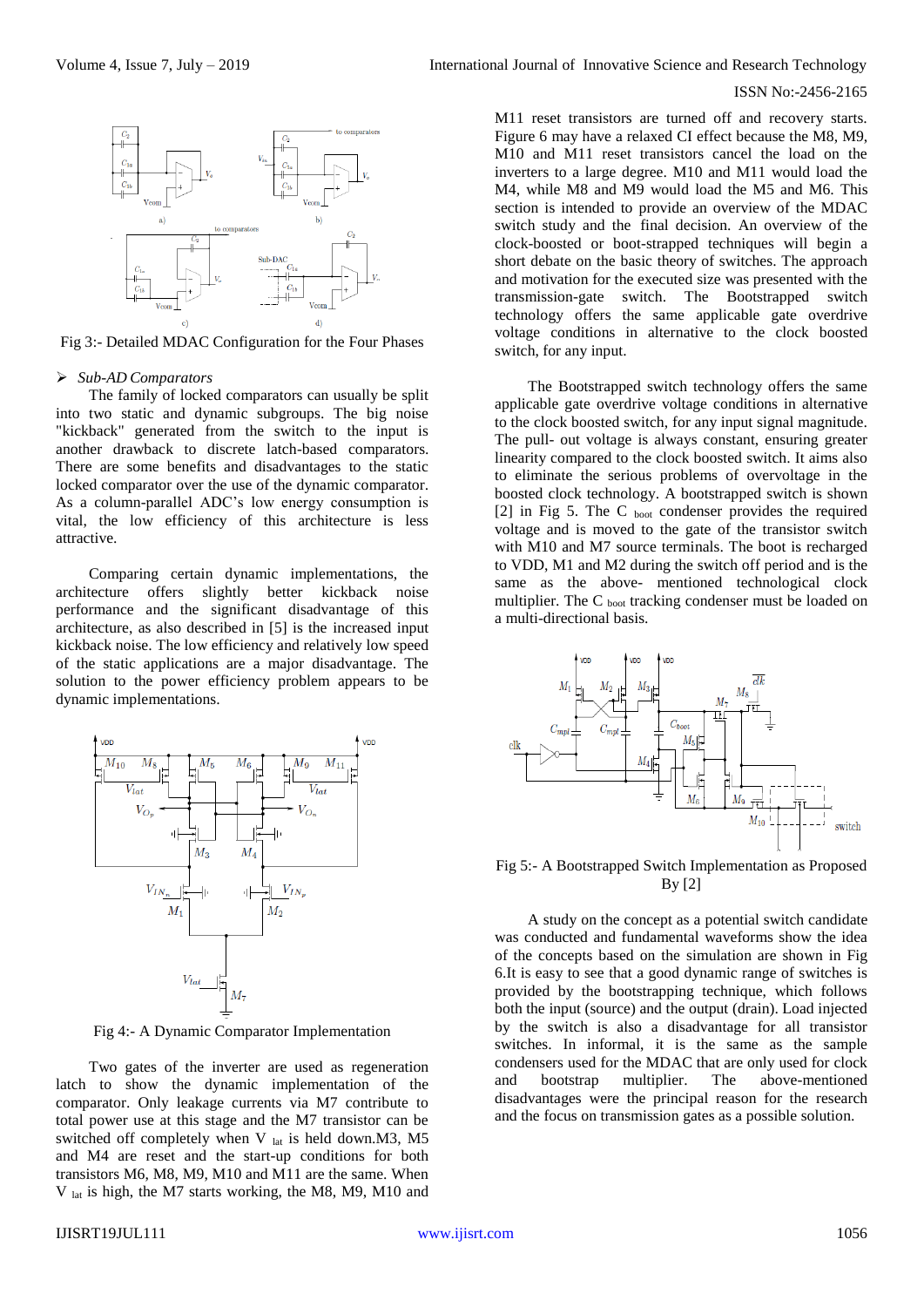ISSN No:-2456-2165



Fig 6:- The Bootstrapped Concept-A Simulated Visual Representation

# **III. RESULTS**

Transient noise simulations were conducted in accordance with standard IEEE 1241[1], using multiple samples per code (non-histogram measurement), to estimate the converter's performance linearly. Fig 7 shows the plot of a comprehensive offset-correction non-linearity simulation based on a temporary noise simulation and 5 samples per code, meaning a maximum of 0.2 LSB INL resolutions. These results are based upon unparalleled sampling and feedback condensers for MIM should be noted.

Two clear hops can be observed on the comparator threshold voltage (code 1350 and 2500), a very common effect for 1.5-bit architectures. The current INL should in theory be invisible to the eye and more than acceptable for visual image sensing applications. The non-linearity of the differential was measured in compliance with IEEE 1241 because the integral non-linearity was based on five samples per code.



Fig 7:- Simulated Worst Case Corner Integral Non-Linearity



Fig 8:- Simulated Worst Case Corner Differential Non-Linearity

The differential non-linearity graph shows in Fig 8 a simulation of the worst-case transient noise corner. In some rare cases, the DNL exceeds 0.5 LSB which according to different literature sources are not completely secure. The data converter is completely monotonous. The DNL was measured at  $\pm$  0.8 LSB, but the distribution histogram of differential and integrated non-linear simulations is shown in the Fig 9 and 10 for more descriptive overviews.



Fig 9:- Differential Non-Linearity Deviation Distribution



Fig 10:- Integral Non-Linearity Deviation Distribution

The maximum sampling speed is mainly associated with the maximum possible frame rate. According to the specifications, the minimum transformation speed is 130ksps. Fig 11 shows 100, 125, 150 and 166ksps conversion speeds of residual voltages adjustment. The OTA cannot be set to 12 bit accuracy after 160ksps and by lowering the clock period it seems to degrade conversion accuracy. The clocking system is a 50% duty cycle clock on a square wave.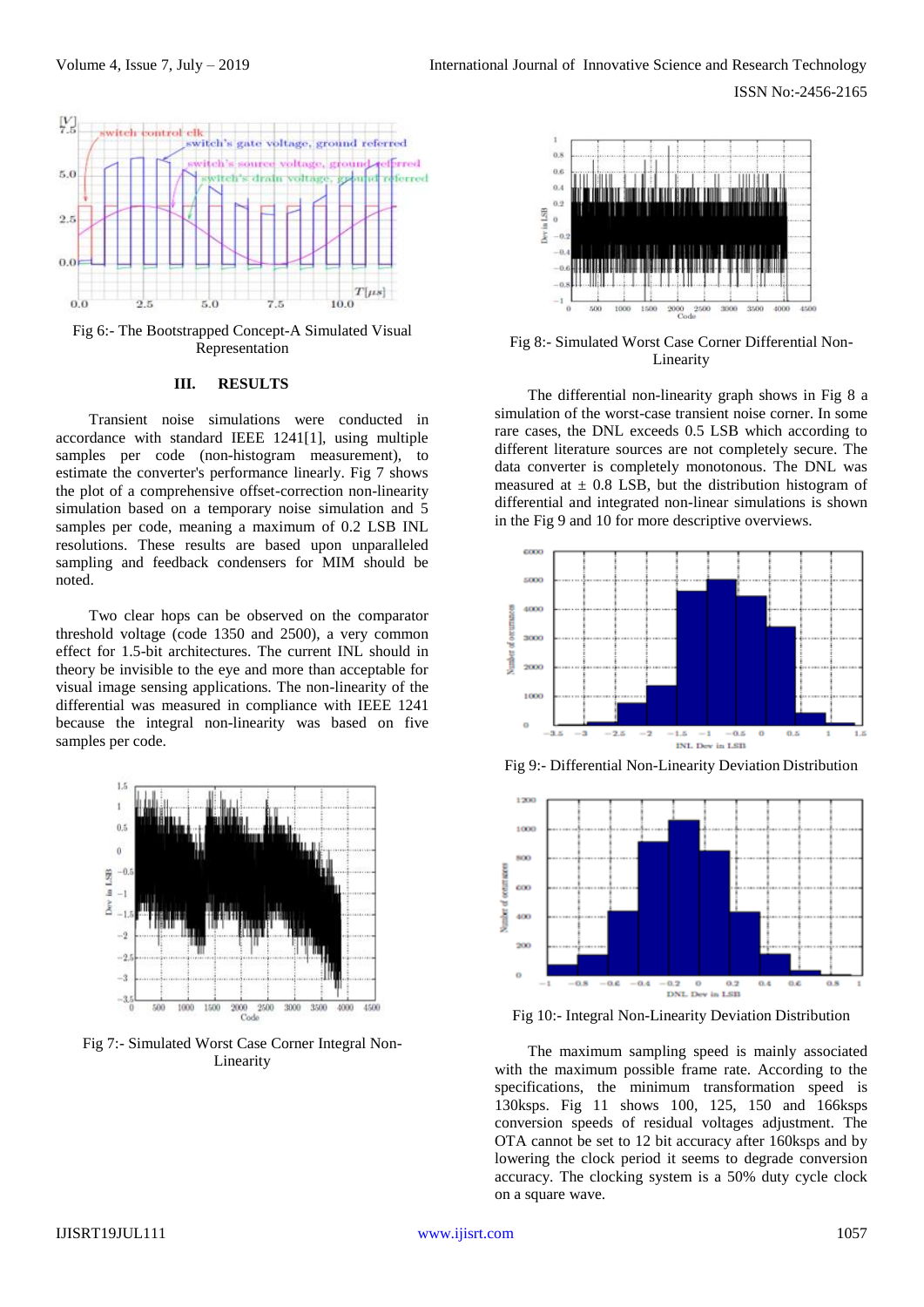

Fig 11:- Residue Voltage Settling at Conversion Speeds of 100, 125, 150 and 166ksps (From Top to Bottom) at Worst Case Corner:

Table 1 provides an overview of the converter's current status by summarizing the results for the designed conversion device. These should be taken only as indicative results, as device discrepancies, external reference tension and non-idealities do not exist in sub-AD reference generation in the current design state.

| Parameter                                  | Value                                                           | Unit        |
|--------------------------------------------|-----------------------------------------------------------------|-------------|
| Technology                                 | UMC $0.18 \mu m$ G-02-MIXED<br>MODE/RFCMOS18-<br>1.8V/3.3V-1P6M |             |
| Resolution                                 | 14                                                              | <b>Bits</b> |
| <b>Sampling Rate</b>                       | < 152                                                           | kSps        |
| <b>Input Voltage Range</b>                 | $\overline{2}$                                                  | V           |
| Integral Non-Linearity <sup>1</sup>        | $+1.8/-3.7$                                                     | <b>LSB</b>  |
| Differential Non-Linearity <sup>2</sup>    | ±0.6                                                            | <b>LSB</b>  |
| Random Noise <sup>3</sup>                  | 368                                                             | $\mu$ V     |
| Power Supply, TYP                          | 3.5                                                             | V           |
| Power core @ 3V3, 70 °C, TYP               | 74                                                              | $\mu$ W     |
| Power core+logic @ 3V3, 70 °C, TYP         | 194                                                             | $\mu$ W     |
| EnergyperConversionCycle@3V3,70<br>°C, TYP | 15                                                              | $\mu$ J     |
| Reference Voltage H                        | 2.37                                                            | V           |
| Reference Voltage L                        | 1.2                                                             | V           |

Table 1:- Summarized Performance Results of the Designed Converters

## **IV. CONCLUSION**

Three architectures for comparison were investigated and their advantages and disadvantages were compared with the current application. A selected interpolative dynamic Sub-AD comparator module was developed in addition to all the digital control and feedback logics in the MDAC. A couple of different structures of the DAC multiplying (MDAC) had revised and a first-sign CADC design was performed using a 1.5-bit modified MDAC flipover. Finally, weak spot that degrade the performance of

the design has been analyzed. The results achieved demonstrate that the OTA of the MDAC is the principal component of the ADC speed limitation. By following the direct precision parameters of the conversion device as an integral and differential linearity, the sampling and feedback condensers appear to be the most critical elements of its influence. Linearity of the converter the condenser mismatch reduction technologies are apparently of major importance and further study of possible techniques for condenser flipping is still a future task.